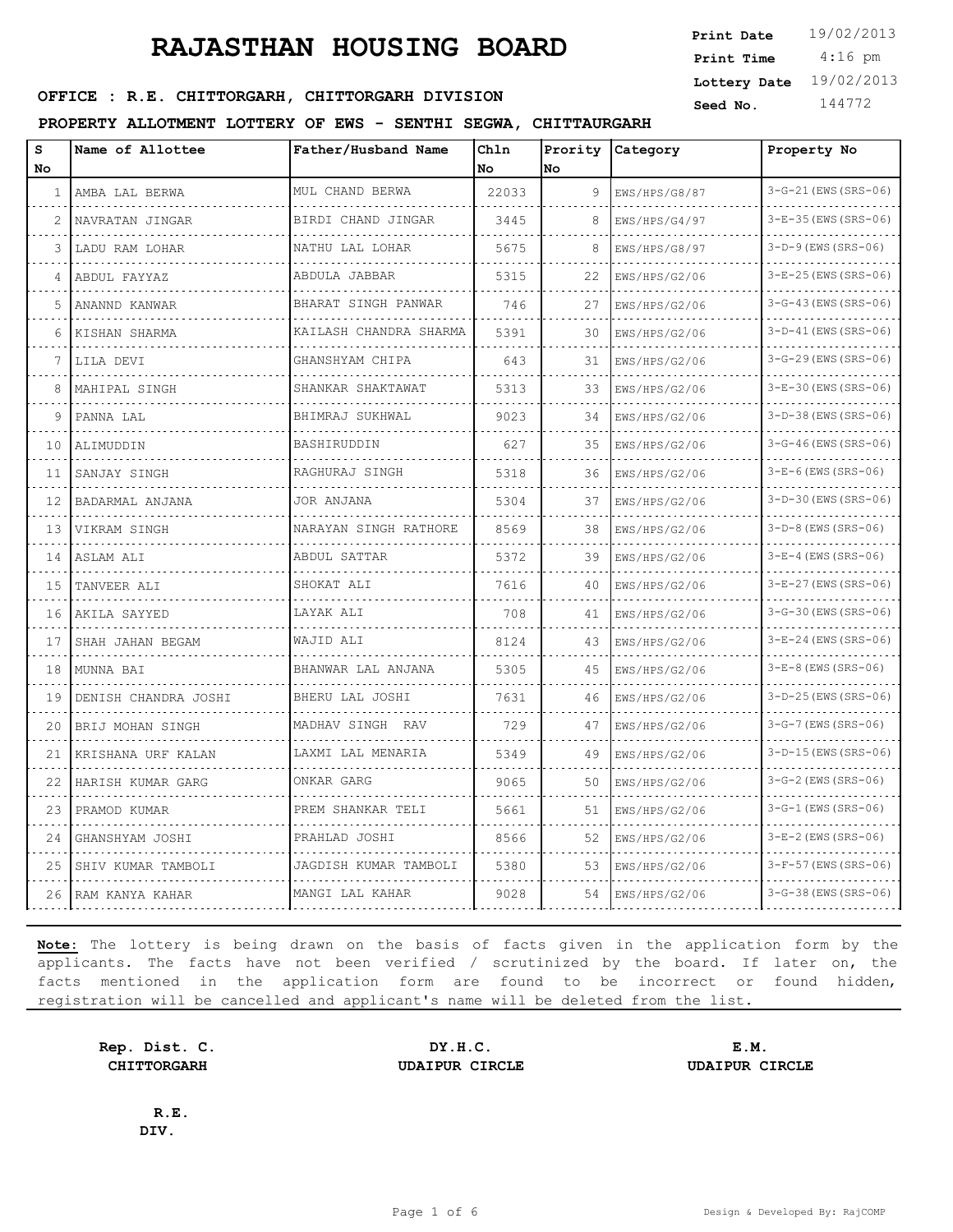4:16 pm **Print Date**  $19/02/2013$ **Print Time Lottery Date** 19/02/2013

#### **SEED OFFICE : R.E. CHITTORGARH, CHITTORGARH DIVISION** Seed No. 144772

**PROPERTY ALLOTMENT LOTTERY OF EWS - SENTHI SEGWA, CHITTAURGARH**

| s<br>No | Name of Allottee          | Father/Husband Name                 | Chln<br>No | Prority<br>No | Category      | Property No            |
|---------|---------------------------|-------------------------------------|------------|---------------|---------------|------------------------|
| 27      | SAMIN SAYYED              | INAYAT ALI SAYYED                   | 706        | 55            | EWS/HPS/G2/06 | $3-F-63$ (EWS (SRS-06) |
| 28      | KHURSHED CHUDHARY         | AKIL HUSAIN CHAUDHARY               | 709        | 56            | EWS/HPS/G2/06 | $3-D-32$ (EWS (SRS-06) |
| 29      | PRAMOD SINGH              | SHIRIPAL SINGH                      | 5390       | 57            | EWS/HPS/G2/06 | $3-G-6$ (EWS (SRS-06)  |
| 30      | SABIA KOSAR               | LAL MOHAMMED                        | 5378       | 58            | EWS/HPS/G2/06 | $3-D-39$ (EWS (SRS-06) |
| 31      | SANEHLATA VAISHNAV        | SHAMBHU DAS VAISHANAV               | 726        | 59            | EWS/HPS/G2/06 | $3-E-11$ (EWS (SRS-06) |
| 32      | RATAN LAL SUKHWAL         | DAYARAM SUKHWAL                     | 645        | 60            | EWS/HPS/G2/06 | $3-E-33$ (EWS (SRS-06) |
| 33      | PRAHLAD SHARMA            | DEVI LAL SHARMA                     | 733        | 61            | EWS/HPS/G2/06 | $3-E-7$ (EWS (SRS-06)  |
| 34      | RAJESH SHARMA             | SATYANARAYAN SHARMA                 | 5382       | 62            | EWS/HPS/G2/06 | $3-E-16$ (EWS (SRS-06) |
| 35      | MADHAV LAL                | <b>BABRU AOD</b>                    | 745        | 63            | EWS/HPS/G2/06 | $3-G-22$ (EWS (SRS-06) |
| 36      | ANJU DEVI                 | NAND LAL GARG                       | 8568       | 64            | EWS/HPS/G2/06 | $3-F-58$ (EWS (SRS-06) |
| 37      | LATA PANDIA               | MOHAN LAL PANDIA                    | 5327       | 65            | EWS/HPS/G2/06 | $3-G-35$ (EWS (SRS-06) |
| 38      | SAMRATH MENARIA           | SHANKAR LAL MENARIA                 | 5347       | 66            | EWS/HPS/G2/06 | $3-D-40$ (EWS (SRS-06) |
| 39      | RESHAM JANGID             | ASHOK JANGID<br>and a strategic and | 634        | 67            | EWS/HPS/G2/06 | $3-D-2$ (EWS (SRS-06)  |
| 40      | MAKBUL AHMED KHAN         | NAZEER KHAN                         | 2284       | 69            | EWS/HPS/G2/06 | $3-G-26$ (EWS (SRS-06) |
| 41      | SUNITA DEVI GARG          | SAGAR KUMAR GARG                    | 9015       | 70            | EWS/HPS/G2/06 | $3-G-55$ (EWS (SRS-06) |
| 42      | LAXMI LAL MENARIA         | DEVI LAL                            | 5331       | 71            | EWS/HPS/G2/06 | $3-G-42$ (EWS (SRS-06) |
| 43      | RAJIYA MANSORI            | ARIF MANSORI                        | 8634       | 72            | EWS/HPS/G2/06 | $3-G-49$ (EWS (SRS-06) |
| 44      | VINOD KUMAR PRAJAPAT<br>. | NANU RAM PRAJAPAT                   | 5639       | 73            | EWS/HPS/G2/06 | $3-D-23$ (EWS (SRS-06) |
| 45      | SATYA NARAYAN TANK        | SHOHAN LAL TANK                     | 8585       | 74            | EWS/HPS/G2/06 | $3-G-19$ (EWS (SRS-06) |
| 46      | MADHU SUDAN CHOBE         | BEJNATH CHOBE                       | 5609       | 75            | EWS/HPS/G2/06 | $3-D-19$ (EWS (SRS-06) |
| 47      | LALIT KUMAR JOSHI         | RATAN LAL JOSHI                     | 710        | 76            | EWS/HPS/G2/06 | $3-D-14$ (EWS (SRS-06) |
| 48      | RAJIYA SULTAN             | IRSHAD ALI                          | 703        | 77            | EWS/HPS/G2/06 | $3-F-60$ (EWS (SRS-06) |
| 49      | RATAN LAL MEGHWAL         | HUKMI CHAND MEGHWAL                 | 712        | 6             | EWS/HPS/G4/06 | $3-G-40$ (EWS (SRS-06) |
| 50      | JITENDRA KUMAR KHOIWAL    | MOTI RAM                            | 638        | 7             | EWS/HPS/G4/06 | $3-G-8$ (EWS (SRS-06)  |
| 51      | CHAMPA LAL JATIA          | NANU RMA JATIA                      | 604        | 8             | EWS/HPS/G4/06 | $3-G-5$ (EWS (SRS-06)  |
| 52      | KAMALA BAI BHAMBI         | RANG LAL                            | 5358       | 9             | EWS/HPS/G4/06 | $3-D-36$ (EWS (SRS-06) |

**Note:** The lottery is being drawn on the basis of facts given in the application form by the applicants. The facts have not been verified / scrutinized by the board. If later on, the facts mentioned in the application form are found to be incorrect or found hidden, registration will be cancelled and applicant's name will be deleted from the list.

**Rep. Dist. C. DY.H.C. E.M. CHITTORGARH UDAIPUR CIRCLE UDAIPUR CIRCLE**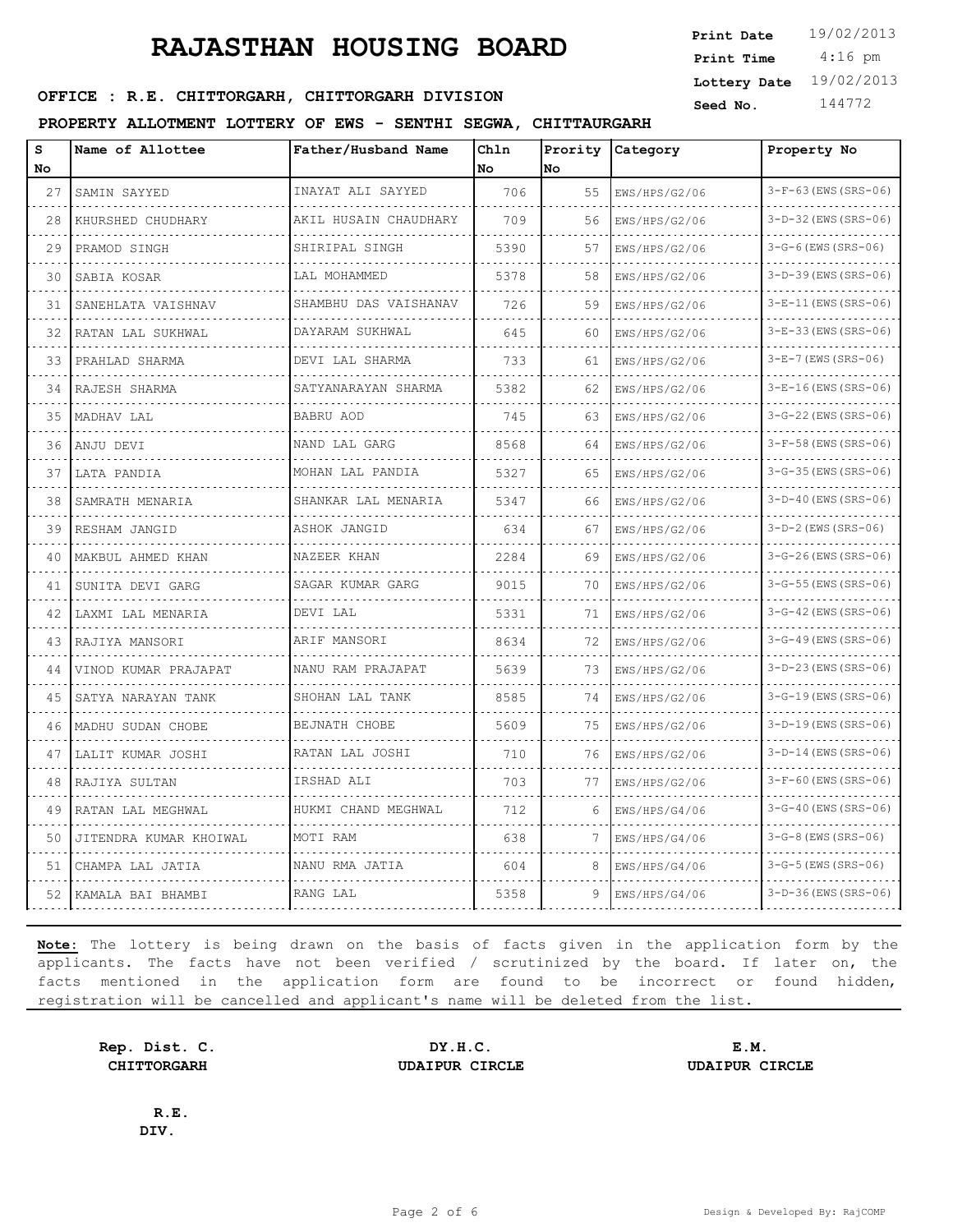4:16 pm **Print Date**  $19/02/2013$ **Print Time Lottery Date** 19/02/2013

#### **SEED OFFICE : R.E. CHITTORGARH, CHITTORGARH DIVISION** Seed No. 144772

**PROPERTY ALLOTMENT LOTTERY OF EWS - SENTHI SEGWA, CHITTAURGARH**

| s  | Name of Allottee      | Father/Husband Name  | Ch1n  | Prority | Category      | Property No            |
|----|-----------------------|----------------------|-------|---------|---------------|------------------------|
| No |                       |                      | No.   | No      |               |                        |
| 53 | SHIV LAL DHOBI        | MADHAVLAL DHOBI      | 5620  | 10      | EWS/HPS/G4/06 | $3-G-32$ (EWS (SRS-06) |
| 54 | SHALINI BADAL         | CHAIN RAM BADAL      | 9026  | 11      | EWS/HPS/G4/06 | $3-D-10$ (EWS (SRS-06) |
| 55 | MUKESH VERMA          | TEJRAM VARMA         | 9016  | 12      | EWS/HPS/G4/06 | $3-D-4$ (EWS (SRS-06)  |
| 56 | KANKU BAI             | MATHURA LAL JATIA    | 5326  | 13      | EWS/HPS/G4/06 | $3-D-3$ (EWS (SRS-06)  |
| 57 | SATYA NARAYAN DHOBI   | MADHAV LAL DHOBI     | 5623  | 14      | EWS/HPS/G4/06 | $3-D-21$ (EWS (SRS-06) |
| 58 | AJAY VIKRAM BADAL     | CHAIN RAM BADAL      | 9025  | 15      | EWS/HPS/G4/06 | $3-E-13$ (EWS (SRS-06) |
| 59 | MANJU BAI SALVI       | DEVI LAL SALAVI      | 5333  | 16      | EWS/HPS/G4/06 | $3-G-23$ (EWS (SRS-06) |
| 60 | USHA RANI BADAL       | CHAIN RAM BADAL      | 9027  | 17      | EWS/HPS/G4/06 | $3-E-28$ (EWS (SRS-06) |
| 61 | ANJU MEENA            | SHIV SHANKAR MEENA   | 9063  | 18      | EWS/HPS/G4/06 | $3-G-58$ (EWS (SRS-06) |
| 62 | KOSALLIYA DEVI GARG   | RAMESH CHANDRA GARG  | 4305  | -1      | EWS/HPS/G1/08 | $3-G-27$ (EWS (SRS-06) |
| 63 | KAMLA DANTWANI        | REVA CHAND SINDHI    | 6617  | 2       | EWS/HPS/G1/08 | $3-G-51$ (EWS (SRS-06) |
| 64 | RAJESH DHAMANI        | MOHAN LAL            | 496   | 3       | EWS/HPS/G1/08 | $3-G-37$ (EWS (SRS-06) |
| 65 | KALAWATI GARG         | YUGAL KISHORE GARG   | 4306  | 4       | EWS/HPS/G1/08 | $3-G-3$ (EWS (SRS-06)  |
| 66 | ANIL KUMAR GARG       | RADHEY SHAYAM GARG   | 11819 | 1       | EWS/ORS/G2/08 | $3-D-13$ (EWS (SRS-06) |
| 67 | <b>BABU LAL LUHAR</b> | GHISU LAL LOHAR      | 11464 | 2       | EWS/ORS/G2/08 | $3-G-16$ (EWS (SRS-06) |
| 68 | PRAVEEN KUMAR SHARMA  | TULSI RAM SHARAMA    | 11254 | 3       | EWS/ORS/G2/08 | $3-E-5$ (EWS (SRS-06)  |
| 69 | SHYAM KUTTI           | MALYU KUTTI          | 11250 | 4       | EWS/ORS/G2/08 | $3-G-15$ (EWS (SRS-06) |
| 70 | JITENDRA KUMAR GARG   | KAILASH CHANDRA GARG | 11150 | 5       | EWS/ORS/G2/08 | $3-D-20$ (EWS (SRS-06) |
| 71 | RAM KANYA DEVI        | CHUNNI LAL PURBIA    | 11776 | 6       | EWS/ORS/G2/08 | $3-E-26$ (EWS (SRS-06) |
| 72 | BHERU LAL MALI        | GULAB CHAND MALI     | 11463 | 7       | EWS/ORS/G2/08 | $3-D-27$ (EWS (SRS-06) |
| 73 | PARAS DEVI GARG       | SHAYAM LAL GARG      | 11818 | 8       | EWS/ORS/G2/08 | $3-D-31$ (EWS (SRS-06) |
| 74 | MANGI BAI             | NARU LAL AHIR        | 4450  | 2       | EWS/HPS/G2/08 | $3-E-3$ (EWS (SRS-06)  |
| 75 | ANIL SEN              | MADAN LAL SEN        | 4368  | 3       | EWS/HPS/G2/08 | $3-F-59$ (EWS (SRS-06) |
| 76 | JYOTI                 | JAGDISH CHANDRA SEN  | 4030  | 4       | EWS/HPS/G2/08 | $3-E-9$ (EWS (SRS-06)  |
| 77 | RATAN LAL CHOTIA      | SHAYAM LAL CHOTIA    | 6990  | 5       | EWS/HPS/G2/08 | $3-E-36$ (EWS (SRS-06) |
| 78 | ANITA TAK             | PRAVEEN TAK          | 11646 | 6       | EWS/HPS/G2/08 | $3-E-15$ (EWS (SRS-06) |

**Note:** The lottery is being drawn on the basis of facts given in the application form by the applicants. The facts have not been verified / scrutinized by the board. If later on, the facts mentioned in the application form are found to be incorrect or found hidden, registration will be cancelled and applicant's name will be deleted from the list.

**Rep. Dist. C. DY.H.C. E.M. CHITTORGARH UDAIPUR CIRCLE UDAIPUR CIRCLE**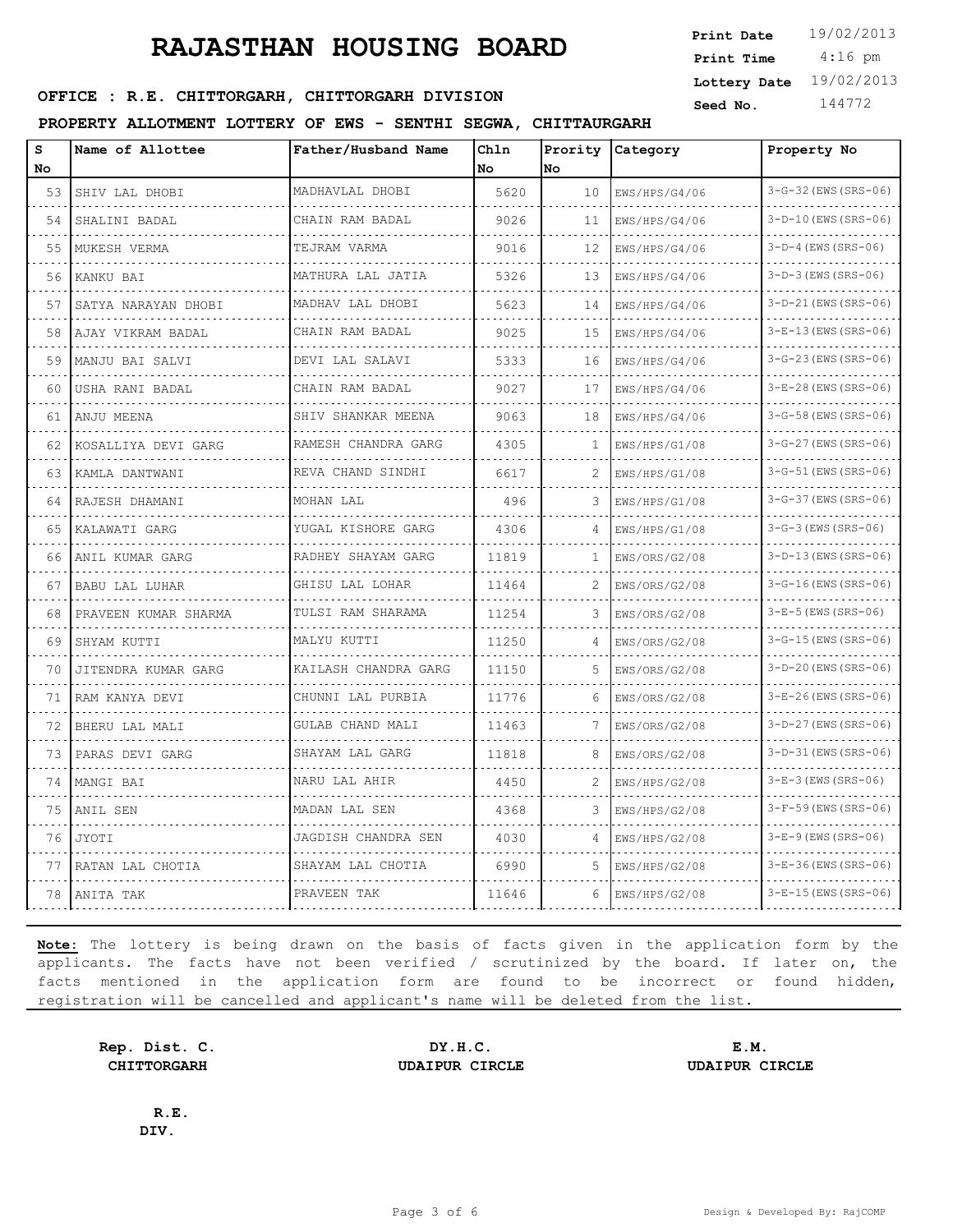4:16 pm **Print Date**  $19/02/2013$ **Print Time Lottery Date** 19/02/2013

#### **SEED OFFICE : R.E. CHITTORGARH, CHITTORGARH DIVISION** Seed No. 144772

**PROPERTY ALLOTMENT LOTTERY OF EWS - SENTHI SEGWA, CHITTAURGARH**

| s<br>No | Name of Allottee         | Father/Husband Name    | Chln<br>No | Prority<br><b>No</b> | Category      | Property No            |
|---------|--------------------------|------------------------|------------|----------------------|---------------|------------------------|
| 79      | GOVIND SEN               | BHERU LAL SEN          | 9083       | 7                    | EWS/HPS/G2/08 | $3-G-17$ (EWS (SRS-06) |
| 80      | NANA LAL SHARMA          | BANSHI LAL SHARMA      | 6911       | 8                    | EWS/HPS/G2/08 | $3-G-44$ (EWS (SRS-06) |
| 81      | NIRANJAN KUMAWAT         | CHAND MAL KUMAWAT      | 10836      | 9                    | EWS/HPS/G2/08 | $3-G-10$ (EWS (SRS-06) |
| 82      | LAIT KUMAR DHARIWAL      | RAM RATAN DHARIWAL     | 6549       | 10                   | EWS/HPS/G2/08 | $3-G-9$ (EWS (SRS-06)  |
| 83      | ANWAR KHAN               | .<br>CHAND KHAN        | 6910       | 11                   | EWS/HPS/G2/08 | $3-G-54$ (EWS (SRS-06) |
| 84      | RATAN LAL MEGHWAL        | <b>BABRU MEGHWAL</b>   | 9273       | 12                   | EWS/HPS/G2/08 | $3-E-12$ (EWS (SRS-06) |
| 85      | JAI PRAKASH AMETA        | BHANWAR LAL AMETA      | 11868      | 13                   | EWS/HPS/G2/08 | $3-D-35$ (EWS (SRS-06) |
| 86      | MOHAMMED UMAR            | ALLAH NOOR             | 11982      | 14                   | EWS/HPS/G2/08 | $3-D-28$ (EWS (SRS-06) |
| 87      | KAMLA VED                | BHAWANI SHANKAR VED    | 6564       | 15                   | EWS/HPS/G2/08 | $3-G-12$ (EWS (SRS-06) |
| 88      | PRAVEEN KUMAR PATWA      | SATYA NARAYAN PATWA    | 9099       | 16                   | EWS/HPS/G2/08 | $3-G-33$ (EWS (SRS-06) |
| 89      | RATAN LAL BRHAMBHAT      | DHANRAJ BRHAMBHAT      | 11278      | 18                   | EWS/HPS/G2/08 | $3-D-33$ (EWS (SRS-06) |
| 90      | MAN SINGH                | RAM SINGH              | 4210       | 19                   | EWS/HPS/G2/08 | $3-D-34$ (EWS (SRS-06) |
| 91      | SAROJ DEVI               | DINESH CHANDRA BILOCHI | 598        | 20                   | EWS/HPS/G2/08 | $3-G-45$ (EWS (SRS-06) |
| 92      | UMESH KUMAR CHIPA        | MOHAN LAL CHIPA        | 10907      | 21                   | EWS/HPS/G2/08 | $3-E-20$ (EWS (SRS-06) |
| 93      | JAKIA PRAVIN             | ATAUR RAHMAN           | 9490       | 22                   | EWS/HPS/G2/08 | $3-G-28$ (EWS (SRS-06) |
| 94      | RATANI DEVI              | SHANKAR LAL AHIR<br>.  | 491        | 23                   | EWS/HPS/G2/08 | $3-G-41$ (EWS (SRS-06) |
| 95      | MOHAMMED HUSAIN          | GULAM RASOOL           | 9291       | 24                   | EWS/HPS/G2/08 | $3-D-37$ (EWS (SRS-06) |
| 96      | PANI DEVI                | HANUMAN PRASAD         | 6667       | 25                   | EWS/HPS/G2/08 | $3-E-17$ (EWS (SRS-06) |
| 97      | CHANDRA SHAIKHAR MENARIA | MOHAN LAL MENARIA      | 426        | 26                   | EWS/HPS/G2/08 | $3-D-29$ (EWS (SRS-06) |
| 98      | DILIP KUMAR              | BHAGWAN DAS            | 468        | 27                   | EWS/HPS/G2/08 | $3-G-59$ (EWS (SRS-06) |
| 99      | PRAKSH CHANDRA SEN       | CHOGA LAL SEN          | 526        | 28                   | EWS/HPS/G2/08 | $3-D-1$ (EWS (SRS-06)  |
| 100     | SHAJAD MOHAMMED KURESHI  | NAJAR MOHAMMED KURESHI | 11432      | 29                   | EWS/HPS/G2/08 | $3-D-24$ (EWS (SRS-06) |
| 101     | ASGAR ALI BOHARA         | FAKHRUDDIN BOHRA       | 332        | 30                   | EWS/HPS/G2/08 | $3-E-31$ (EWS (SRS-06) |
| 102     | NARAYAN LAL KUMHAR       | KALU RAM KUMHAR        | 12264      | 31                   | EWS/HPS/G2/08 | $3-G-53$ (EWS (SRS-06) |
| 103     | JUBEDA BANU              | ALLAH NOOR             | 11484      | 33                   | EWS/HPS/G2/08 | $3-G-31$ (EWS (SRS-06) |
| 104     | REKHA AGARWAL            | RAM PAL AGRWAL         | 9312       | 35.                  | EWS/HPS/G2/08 | $3-G-20$ (EWS (SRS-06) |

**Note:** The lottery is being drawn on the basis of facts given in the application form by the applicants. The facts have not been verified / scrutinized by the board. If later on, the facts mentioned in the application form are found to be incorrect or found hidden, registration will be cancelled and applicant's name will be deleted from the list.

**Rep. Dist. C. DY.H.C. E.M. CHITTORGARH UDAIPUR CIRCLE UDAIPUR CIRCLE**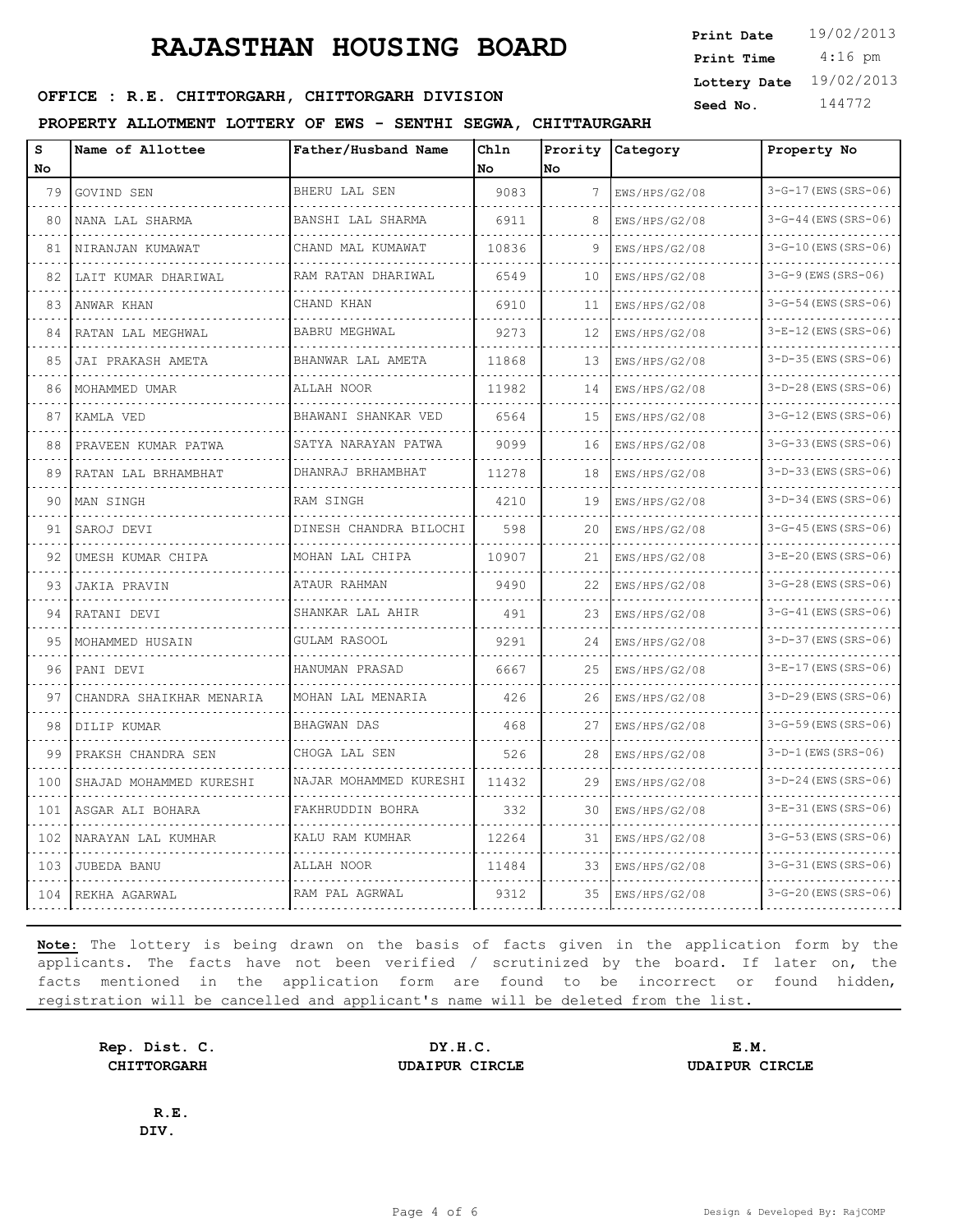4:16 pm **Print Date**  $19/02/2013$ **Print Time Lottery Date** 19/02/2013

#### **SEED OFFICE : R.E. CHITTORGARH, CHITTORGARH DIVISION** Seed No. 144772

#### **PROPERTY ALLOTMENT LOTTERY OF EWS - SENTHI SEGWA, CHITTAURGARH**

| s              | Name of Allottee      | Father/Husband Name      | Chln  | Prority | Category      | Property No            |
|----------------|-----------------------|--------------------------|-------|---------|---------------|------------------------|
| No.            |                       |                          | No.   | No      |               |                        |
| 105            | SALEEM MEWATI         | ABDUL SHAKUR MOHAMEED    | 11454 | 37      | EWS/HPS/G2/08 | $3-G-34$ (EWS (SRS-06) |
| 106            | SHANKAR LAL DHAKAR    | MANGI LAL DHAKER         | 475   | 38      | EWS/HPS/G2/08 | $3-E-34$ (EWS (SRS-06) |
| 107            | JUENAB BANU           | USMAN ALI                | 9036  | 39      | EWS/HPS/G2/08 | $3-D-16$ (EWS (SRS-06) |
| 108            | TRILOK NATH UPADHYAY  | BANSHI LAL UPADHYAY<br>. | 9369  | 40      | EWS/HPS/G2/08 | $3-F-61$ (EWS (SRS-06) |
| 109            | RAGHU NANDAN TIWADI   | NATHU LAL TIWADI         | 12085 | 41      | EWS/HPS/G2/08 | $3-G-13$ (EWS (SRS-06) |
| 110            | TRILOK KUMAR SINDHI   | HARI RAM SINDHI          | 10869 | 42      | EWS/HPS/G2/08 | $3-D-17$ (EWS (SRS-06) |
| 111            | SHYAMA LAL SUKHWAL    | NAND LAL SUKHWAL         | 534   | 43      | EWS/HPS/G2/08 | 3-D-7 (EWS (SRS-06)    |
| 112            | RAKESH KUMAR NAHETA   | JIVAN LAL NAHETA         | 12074 | 44      | EWS/HPS/G2/08 | $3-G-36$ (EWS (SRS-06) |
| 113            | VIKRAM SINGH RATHORE  | MOHAN SINGH RATHORE      | 9277  | 45      | EWS/HPS/G2/08 | $3-E-1$ (EWS (SRS-06)  |
| 114            | FAKHRUDDIN            | MOHAMMED HUSAIN BOHARA   | 329   | 46      | EWS/HPS/G2/08 | $3-D-18$ (EWS (SRS-06) |
| 115            | DEVENDRA KUMAR SHARMA | OM PRAKASH SHARMA        | 4403  | 47      | EWS/HPS/G2/08 | $3-G-48$ (EWS (SRS-06) |
| 116            | LALITA KUMARI BILOCHI | JAIRAM DAS               | 12053 | 48      | EWS/HPS/G2/08 | $3-G-57$ (EWS (SRS-06) |
| 117<br>$- - -$ | MANJU JON             | C.B. JONE                | 11902 | 49      | EWS/HPS/G2/08 | $3-E-14$ (EWS (SRS-06) |
| 118            | DINESH KUMAR PRAJAPAT | SATU LAL PRAJAPAT        | 9973  | 50      | EWS/HPS/G2/08 | $3-G-56$ (EWS (SRS-06) |
| 119            | BASHIRUDDIN           | SAGIR AHMED              | 12057 | 51      | EWS/HPS/G2/08 | $3-D-22$ (EWS (SRS-06) |
| 120            | PRAHLAD RAY MANTRI    | RAMESHWAR LAL MANTRI     | 548   | 52      | EWS/HPS/G2/08 | $3-G-39$ (EWS (SRS-06) |
| 121            | RAVI BERWA            | RAM LAL BERWA            | 10706 | 53      | EWS/HPS/G2/08 | $3-G-11$ (EWS (SRS-06) |
| 122            | KHUMAN SINGH          | SAJJAN SINGH SOLANKI     | 4275  | 54      | EWS/HPS/G2/08 | $3-D-11$ (EWS (SRS-06) |
| 123            | GAYTRI PANCHOLI       | MOHAN LAL PANCOLI        | 6977  | 55      | EWS/HPS/G2/08 | $3-E-32$ (EWS (SRS-06) |
| 124            | ASHOK KUMAR TAMBOLI   | BHANWAR LAL TAMBOLI      | 12100 | 56      | EWS/HPS/G2/08 | $3-E-23$ (EWS (SRS-06) |
| 125            | SOBHAG SINGH PARIHAR  | BAL KISHAN PARIHAR       | 42.4  | 57      | EWS/HPS/G2/08 | $3-F-62$ (EWS (SRS-06) |
| 126            | DALPAT SINGH SOLANKI  | RATAN SINGH              | 10707 | 58      | EWS/HPS/G2/08 | $3-E-19$ (EWS (SRS-06) |
| 127            | ASHOK JOSHI           | RAHDEY SHYAM JOSHI       | 572   | 59      | EWS/HPS/G2/08 | $3-G-47$ (EWS (SRS-06) |
| 128            | RAFEEO KHAN           | MUKARRAM KHAN PATHAN     | 9327  | 61      | EWS/HPS/G2/08 | $3-E-21$ (EWS (SRS-06) |
| 129            | ROOP LAL AHIR         | KEUSRAM AHIR             | 11243 | 62      | EWS/HPS/G2/08 | $3-G-50$ (EWS (SRS-06) |
| 130            | PINKI                 | MUKESH KUMAR GANCHA      | 11988 | 1       | EWS/ORS/G4/08 | $3-G-52$ (EWS (SRS-06) |

**Note:** The lottery is being drawn on the basis of facts given in the application form by the applicants. The facts have not been verified / scrutinized by the board. If later on, the facts mentioned in the application form are found to be incorrect or found hidden, registration will be cancelled and applicant's name will be deleted from the list.

**Rep. Dist. C. DY.H.C. E.M. CHITTORGARH UDAIPUR CIRCLE UDAIPUR CIRCLE**